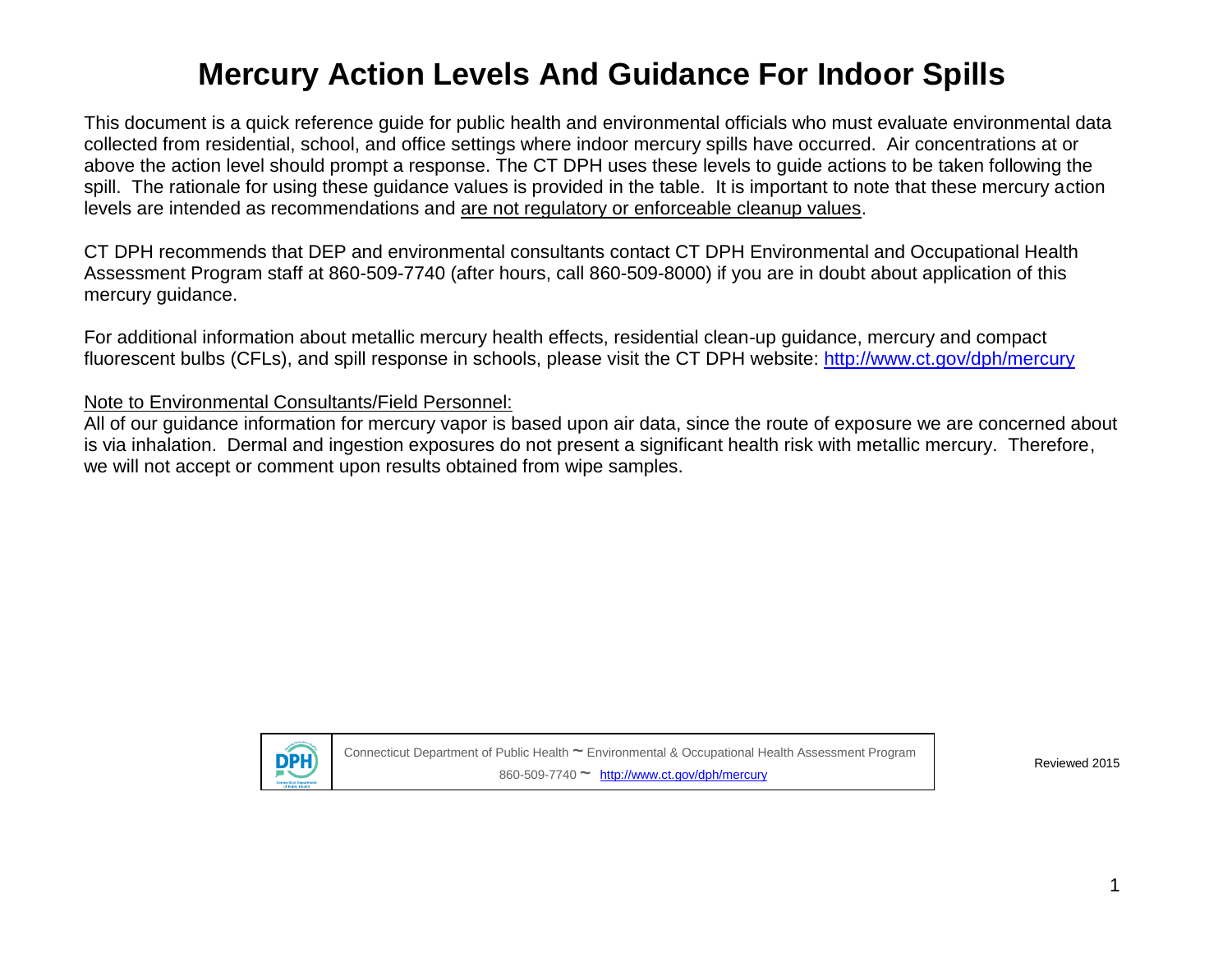CT DPH's mercury action levels are extrapolated from health guidance values (HGVs) independently developed by two federal agencies, ATSDR and EPA. They are based upon both animal studies and human epidemiology studies that evaluated the health effects associated with inhalation of mercury vapors in air. ATSDR developed a chronic Minimal Risk Level (MRL) of 0.2 µg/m<sup>3</sup> based upon an occupational study of workers. The MRL means that exposure to air concentrations of mercury vapor up to 0.2  $\mu$ g/m<sup>3</sup> every day for more than a year is unlikely to result in adverse, noncancer health effects. EPA used the same study to develop a Reference Concentration (RfC) of 0.3  $\mu q/m^3$  using different assumptions and uncertainty factors. CT DPH used these HGVs in combination with information about field and laboratory testing methods and practices, remediation practices, and exposure factors in residential, school, and office settings to develop the guidance values presented in the table.

|                                                       | <b>Indoor Air</b><br><b>Concentration</b>                                                                  | <b>Action</b>                                                                                    | <b>Method of</b><br><b>Analysis</b>                                      | <b>Rationale for Action Level</b>                                                                                                                                                                                                                                                  |
|-------------------------------------------------------|------------------------------------------------------------------------------------------------------------|--------------------------------------------------------------------------------------------------|--------------------------------------------------------------------------|------------------------------------------------------------------------------------------------------------------------------------------------------------------------------------------------------------------------------------------------------------------------------------|
| <b>Residential</b><br><b>Initial</b><br><b>Screen</b> | $<$ 0.5 ug/m <sup>3</sup> (averaged<br>over all results in each<br>impacted room/area) <sup>a</sup>        | No further action is<br>required.                                                                | Direct reading<br>instrument <sup>a</sup> , NIOSH<br>6009, or equivalent | An area-wide average of 0.3 $\mu$ g/m <sup>3</sup><br>(USEPA RfC) is a health protective<br>chronic target level.                                                                                                                                                                  |
|                                                       | 0.5 to $< 2.0$ ug/m <sup>3</sup><br>(averaged over all<br>results each impacted<br>room/area) <sup>a</sup> | Remediation is<br>necessary, but it is not<br>necessary to remove<br>occupants from the<br>home. | Direct reading<br>instrument <sup>a</sup> , NIOSH<br>6009, or equivalent | "Cleaning in place" is advised to reduce<br>household disruption when levels are<br>below the CT DPH acute 1 hr target of 2.0<br>uq/m <sup>3</sup>                                                                                                                                 |
|                                                       | $\geq$ 2.0 ug/m <sup>3</sup> (averaged<br>over all results in each<br>impacted room/area) <sup>a</sup>     | Remediation is<br>necessary, plus remove<br>occupants from affected<br>area.                     | Direct reading<br>instrument <sup>a</sup> , NIOSH<br>6009, or equivalent | The CT DPH acute 1 hr target is 2.0<br>$\mu$ g/m <sup>3</sup> and CalEPA is 1.8 $\mu$ g/m3.<br>Evacuation is needed to prevent possible<br>neurological effects in sensitive<br>individuals                                                                                        |
| <b>Residential</b><br><b>Re-Entry</b>                 | No single detection<br>reading above 0.5 $\mu$ g/m <sup>3</sup><br>for each impacted<br>room/area          | Residential re-entry<br>level after remediation                                                  | Direct reading<br>instrument <sup>a</sup> , NIOSH<br>6009, or equivalent | The risk-based residential chronic IAQ<br>target of $0.3 \text{ ug/m}^3$ (USEPA RfC) should<br>ultimately be the target. However, this is<br>an area-wide average. Field<br>measurements $> 0.5$ ug/m <sup>3</sup> should receive<br>special attention, i.e., additional cleaning. |

<sup>a</sup>When using direct reading instruments, it is essential to take readings in enough locations to have a representative sample for assessing mercury vapor concentration in the room or area. Contact DPH (860-509-7740) for further direction.

<sup>b</sup>Do not collect wipe samples for assessing exposure to mercury *vapor*. CT DPH will not evaluate wipe sample results for reoccupancy after a spill.



Connecticut Department of Public Health **~** Environmental & Occupational Health Assessment Program

860-509-7740 **~** <http://www.ct.gov/dph/mercury>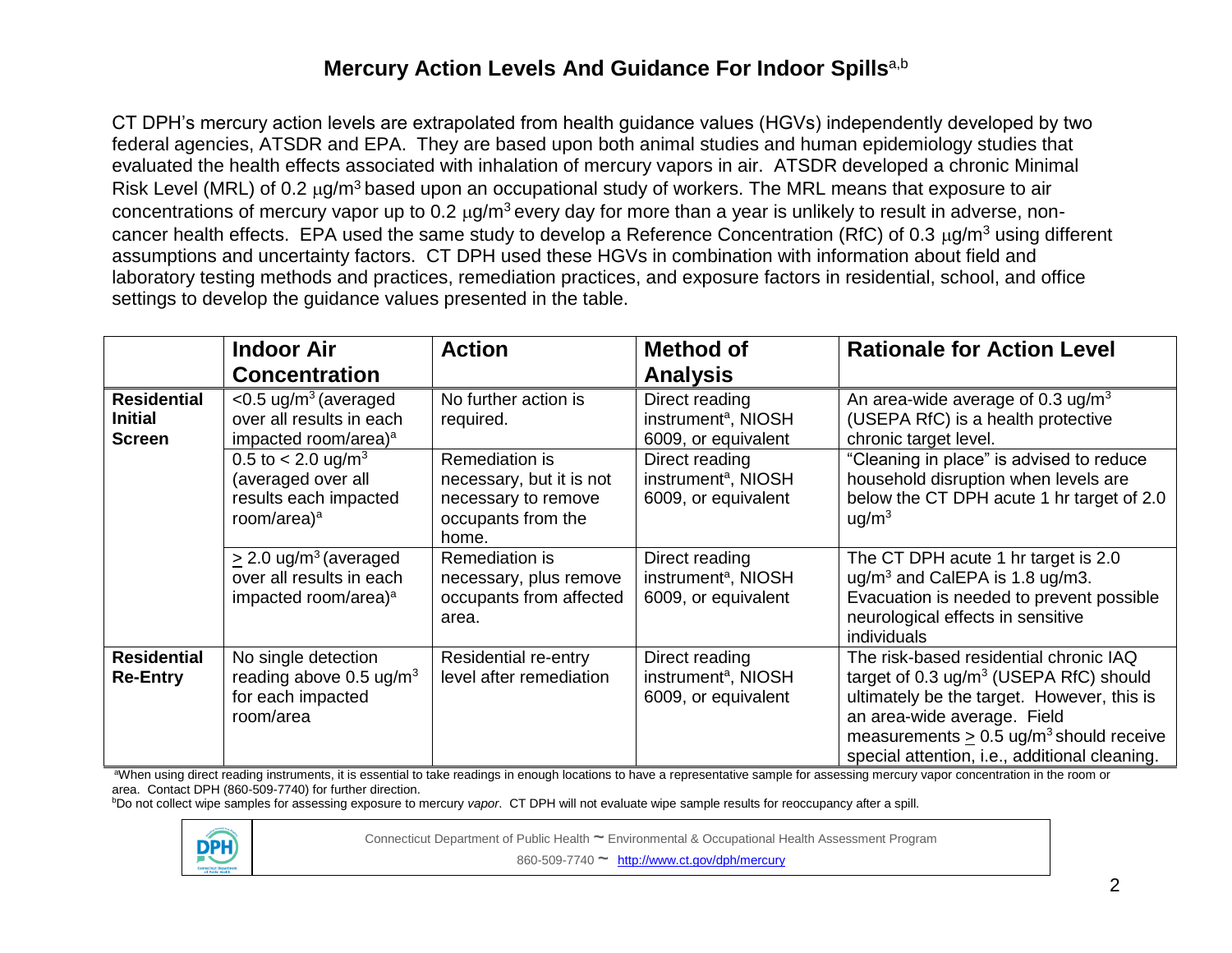|                                                                | <b>Indoor Air</b><br><b>Concentration</b>                                                                     | <b>Action</b>                                                                                                          | <b>Method of</b><br><b>Analysis</b>                                      | <b>Rationale for Action Level</b>                                                                                                                                                                                                                                                                                         |
|----------------------------------------------------------------|---------------------------------------------------------------------------------------------------------------|------------------------------------------------------------------------------------------------------------------------|--------------------------------------------------------------------------|---------------------------------------------------------------------------------------------------------------------------------------------------------------------------------------------------------------------------------------------------------------------------------------------------------------------------|
| Schools &<br><b>Offices</b><br><b>Initial</b><br><b>Screen</b> | $\leq$ 1.0 ug/m <sup>3</sup> (averaged<br>over all results in each<br>impacted room/area) <sup>a</sup>        | No further action is<br>required.                                                                                      | Direct reading<br>instrument <sup>a</sup> , NIOSH<br>6009, or equivalent | This level is higher than chronic USEPA<br>RfC target level, since children and adults<br>are in school for a shorter percentage of<br>time than they are at home.                                                                                                                                                        |
|                                                                | 1.1 to $< 2.0$ ug/m <sup>3</sup><br>(averaged over all<br>results in each impacted<br>room/area) <sup>a</sup> | Remediation is<br>necessary, but it is not<br>necessary to remove<br>occupants from the<br>area.                       | Direct reading<br>instrument <sup>a</sup> , NIOSH<br>6009, or equivalent | "Cleaning in place" is advised to reduce<br>school/office disruption when levels are<br>below the CT DPH acute 1 hr target of 2.0<br>u g/m <sup>3</sup>                                                                                                                                                                   |
|                                                                | $\geq$ 2.0 ug/m <sup>3</sup> (averaged<br>over all results for each<br>impacted room/area)                    | Remediation is<br>necessary plus remove<br>occupants from affected<br>area.                                            | Direct reading<br>instrument <sup>a</sup> ,-NIOSH<br>6009, or equivalent | The CT DPH acute 1 hr target is 2.0<br>ug/m <sup>3</sup> . Evacuation or removal from<br>exposure offers the greatest amount of<br>protection.                                                                                                                                                                            |
| Schools &<br>Offices-<br><b>Re-entry</b>                       | No single detection<br>reading above 1.0 $\mu$ g/m <sup>3</sup><br>for each impacted<br>room/area             | Re-entry level for<br>schools & offices.                                                                               | Direct reading<br>instrument <sup>a</sup> , NIOSH<br>6009, or equivalent | This clearance level is double that of the<br>residential re-entry limit, since children<br>and adults are in school for a shorter<br>percentage of time than they are at home.                                                                                                                                           |
| <b>Personal</b><br><b>Effects</b>                              | $\leq$ 5.0 µg/m <sup>3</sup> measured as<br>headspace in enclosed<br>container containing<br>personal effects | Acceptable level in a<br>modified test procedure<br>to allow personal effect<br>to remain in the owner's<br>possession | Real-time, direct<br>reading air monitoring<br>instrument                | When personal effects, such as clothing,<br>shoes, backpacks are placed in a discrete<br>plastic container much smaller than a<br>typical room (e.g. garbage bag) this<br>concentration of mercury in the air<br>trapped inside the container is considered<br>safe and personal effects can be returned<br>to the owner. |

aWhen using direct reading instruments, it is essential to take readings in enough locations to have a representative sample for assessing mercury vapor concentration in the room or area. Contact DPH (860-509-7740) for further direction.

<sup>b</sup>Do not collect wipe samples for assessing exposure to mercury *vapor*. CT DPH will not evaluate wipe sample results for reoccupancy after a spill.



Connecticut Department of Public Health **~** Environmental & Occupational Health Assessment Program

860-509-7740 **~** <http://www.ct.gov/dph/mercury>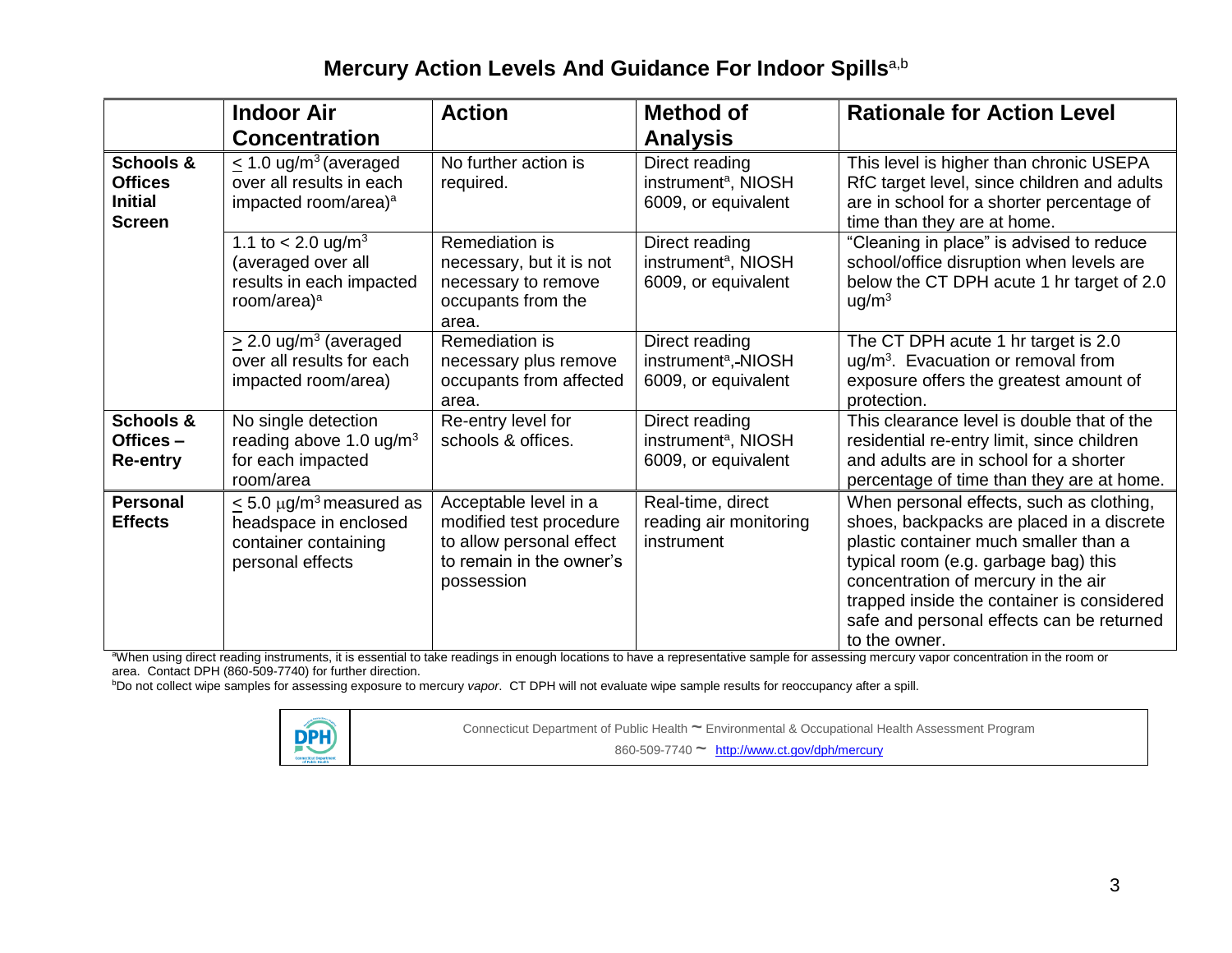# **Measurement of Mercury Vapor and Remediation**.

Since there is no single protocol for cleaning up mercury spills in homes and schools, each situation will require thoughtful evaluation of a number of parameters before selecting a clean-up method. It is important to remember that the concentration of mercury vapor in an indoor space is influenced by a number of factors besides how much (quantity) of metallic mercury was spilled. These additional factors include room temperature, size of the room (volume), ventilation, how recently and how much was the mercury source disturbed prior to taking measurements, the surface area of the mercury source, and how long the mercury has been there. The presence of these factors may lead to higher air concentrations. It is important to be aware of these modifying factors so that appropriate data interpretations can be made.

#### **Some Factors Affecting Indoor Mercury Vapor Concentration:**

- $\triangle$  Room temperature
- $\triangle$  Size of the room (volume)
- △ Ventilation
- $\triangle$  How recently and how much was the mercury source disturbed prior to taking **measurements**
- $\triangle$  Surface area of the mercury source
- $\triangle$  How long the mercury has been there

#### **Expect Higher Concentrations When:**

- High room temp
- $\triangle$  Minimal ventilation
- $\triangle$  A lot of movement that disturbs the source (like walking on a contaminated carpet, sitting on contaminated furniture)
- △ Large surface area (sweeping & vacuuming increase surface area)
- $\triangle$  Recent (fresh) source



Connecticut Department of Public Health **~** Environmental & Occupational Health Assessment Program 860-509-7740 **~** <http://www.ct.gov/dph/mercury>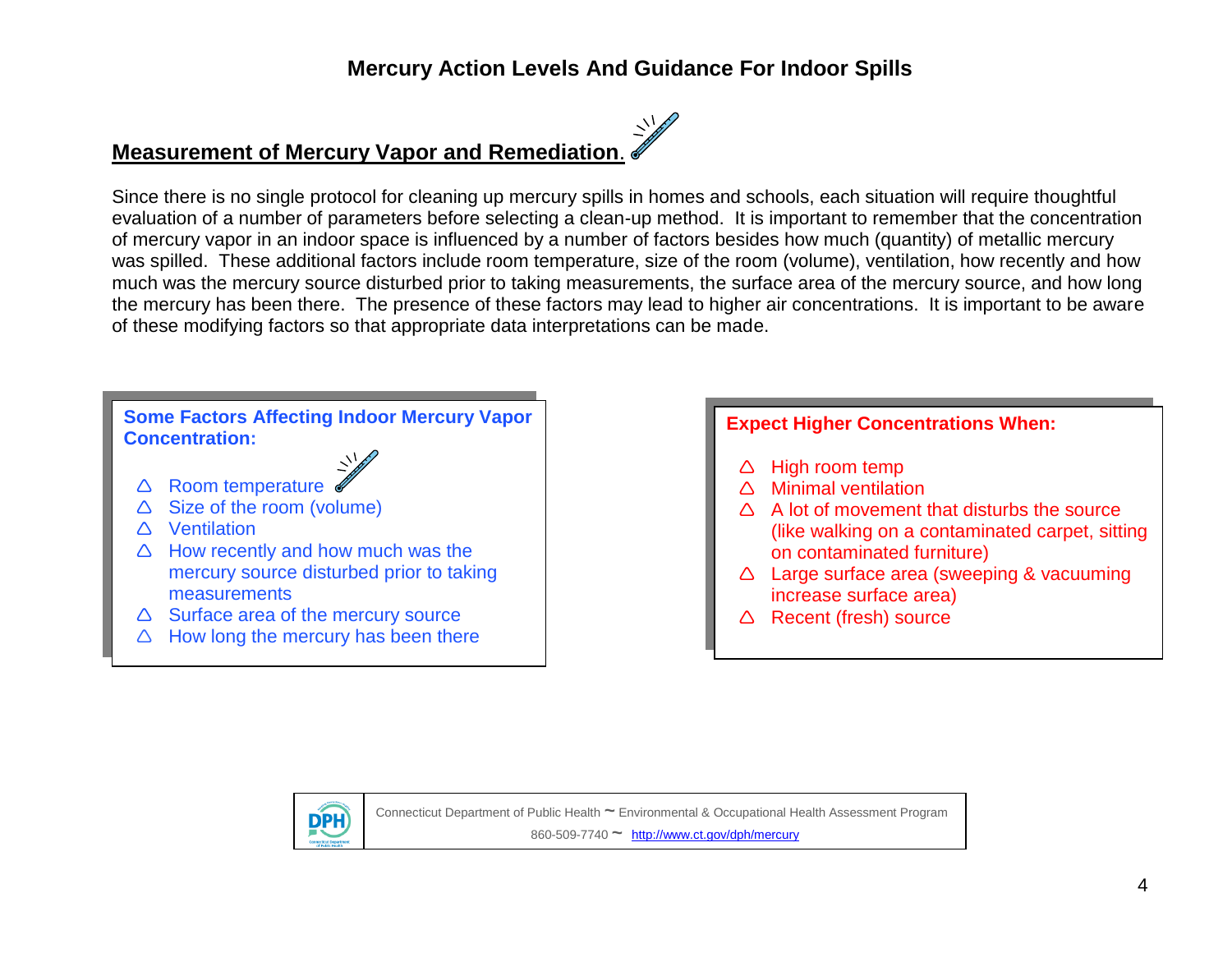### **How To Measure**



Regardless of which method is chosen, it is important to take enough samples in each area to develop a meaningful representation of the air concentration in each of those areas. Obviously, multiple data points will give a better representation than fewer. It is important to keep in mind that measurements of mercury vapor are highly affected by air currents. Even micro-currents that are created by someone simply walking past the sampler can cause a spike or drop in vapor concentration in the vicinity of the sampler. This is especially important to bear in mind when collecting grab samples with direct reading instrumentation (meters). The way to minimize this effect is to collect more samples and average the results, or to sample for a longer period of time to negate momentary spikes/drops in concentration. Practically speaking, this means that every time you write down a result, it should be an average of at least 3 collections. For example, if a Gold Film Mercury Vapor analyzer is used, press the button at least 3 times and average all of those readings to get one data point. Do this in each spot that you want to

Air contaminants stick to media in a solid sorbent tube after air is drawn through with a pump. Analysis occurs in the lab.

collect a sample. Alternatively, traditional industrial hygiene sampling may be performed by sampling for 2-8 hours (continuously) using a pump with a flow rate of 200–250 cc/min. Hopcalite is the solid sorbent media used to collect mercury vapor with this method (NIOSH Method 6009).

One of the advantages of having a direct reading instrument is that it allows the field investigator to easily collect air samples in numerous locations in each room. In addition to scanning the entire affected room/area, look for potential

"hot spots" where liquid mercury may accumulate. If metallic mercury is spilled in a room with tile or wood floors, collect air samples near cracks and crevices between floor boards/tiles, where mercury beads may become trapped. Also check cabinet interiors and drawers (especially corners and joints) if a thermometer or other device containing mercury broke there. If clothing may have been contaminated and then washed in a home washer, take meter readings inside of the washer and dryer. Don't forget to check the bottom of shoes.



#### **Where to Measure**

Special portable direct reading instruments like this one provide instant mercury vapor results.

Consider who might be exposed in the home, school, or office. Take measurements close to the breathing zone. This means that it may be necessary to collect air samples at different heights. For example, the breathing zone of an infant is close to the ground. In an office where adults are seated at desks for most of the day, the



Connecticut Department of Public Health **~** Environmental & Occupational Health Assessment Program 860-509-7740 **~** <http://www.ct.gov/dph/mercury>